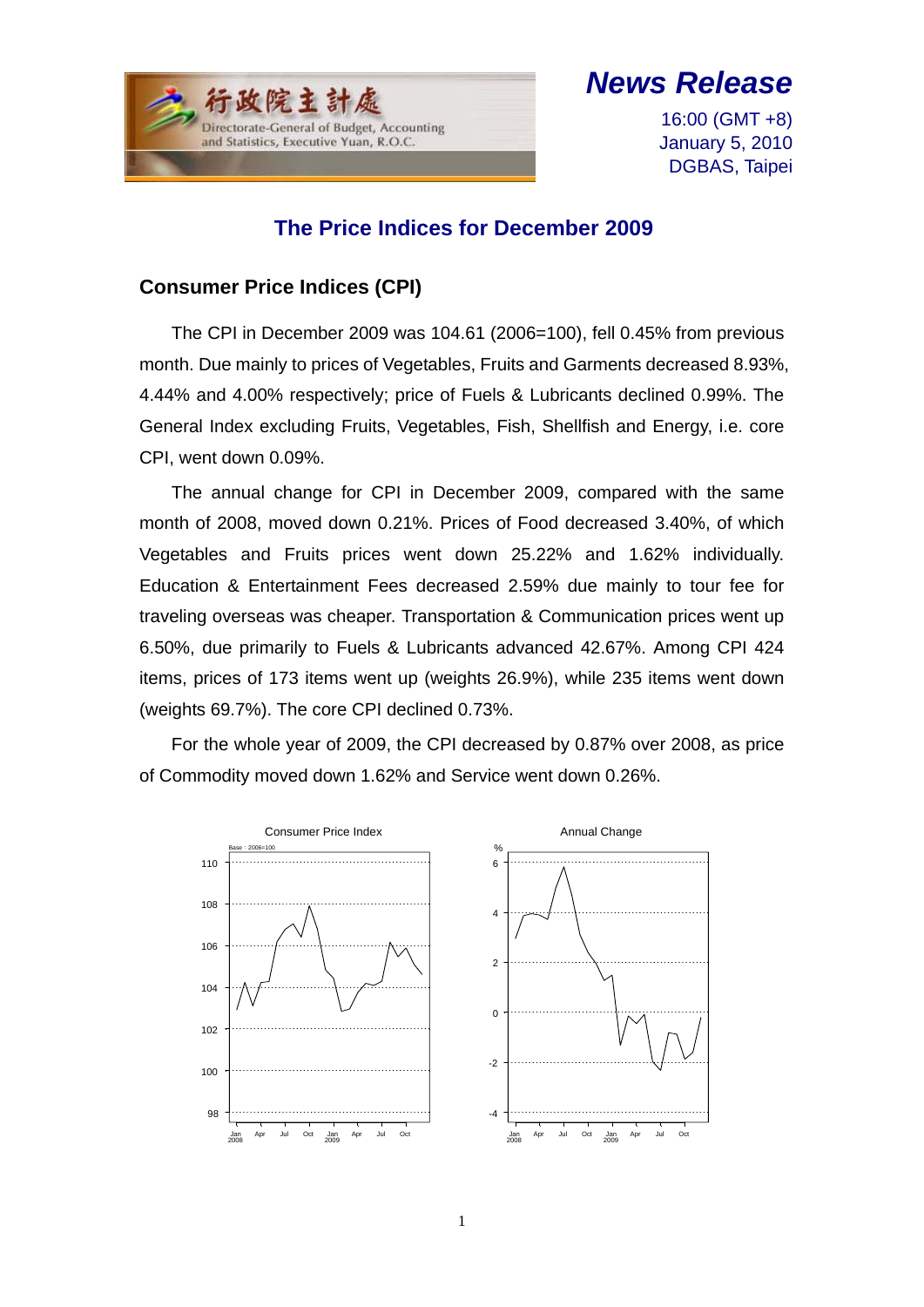#### **CPI-Living Necessaries**

The CPI-Living Necessaries was compiled basing on 424 CPI items. There are three kinds of CPI-Living Necessaries: Category A includes prices of Food, Water, Electricity & Gas Supply of Housing and Fuels & Lubricants of Transportation (190 items and 33.0% weights of CPI). Category B covers Category A and Education & Entertainment prices (244 items and 50.2% weights of CPI). Category C is the daily necessities, such as Food, Clothing, Water, Electricity & Gas, Fuels & Lubricants, Medical Care Services, and some items fall under segments of Communication and Personal Care Services (239 items and 42.7% weights of CPI).

The CPI-Living Necessaries in December 2009, compared with the previous month: Index of Category A was 109.99 (2006=100), decreased 0.95%, Category B was 106.40, declined 0.71% and Category C was 108.25, moved down 0.98%.

#### **Wholesale Price Indices (WPI)**

The WPI in December 2009 was 105.38 (2006=100), rising 0.19% from previous month, due mainly to prices Chemical Material moved up 3.23%, while Crude Petroleum and Natural Gas went down 3.10%. Domestic Sales Excluding Imports and Exports prices increased 0.67% and 0.18% individually, whereas Imports prices decreased 0.24%.

The annual change of WPI in December 2009, comparing with the same month of 2008, increased 5.55%; due mainly to prices of Crude Petroleum and Natural Gas, Petroleum & Coal Products and Chemical Material moved up 71.33%, 46.11% and 31.03% respectively, while prices of Other Minerals Products went down 31.06%. Domestic Sales Excluding Imports, Imports and Exports prices rose 6.51%, 8.99% and 1.36% respectively.

For the whole year of 2009, the WPI decreased 8.74% compared with 2008's, of which the Import and Export Price Index declined 9.62% and 6.61% separately.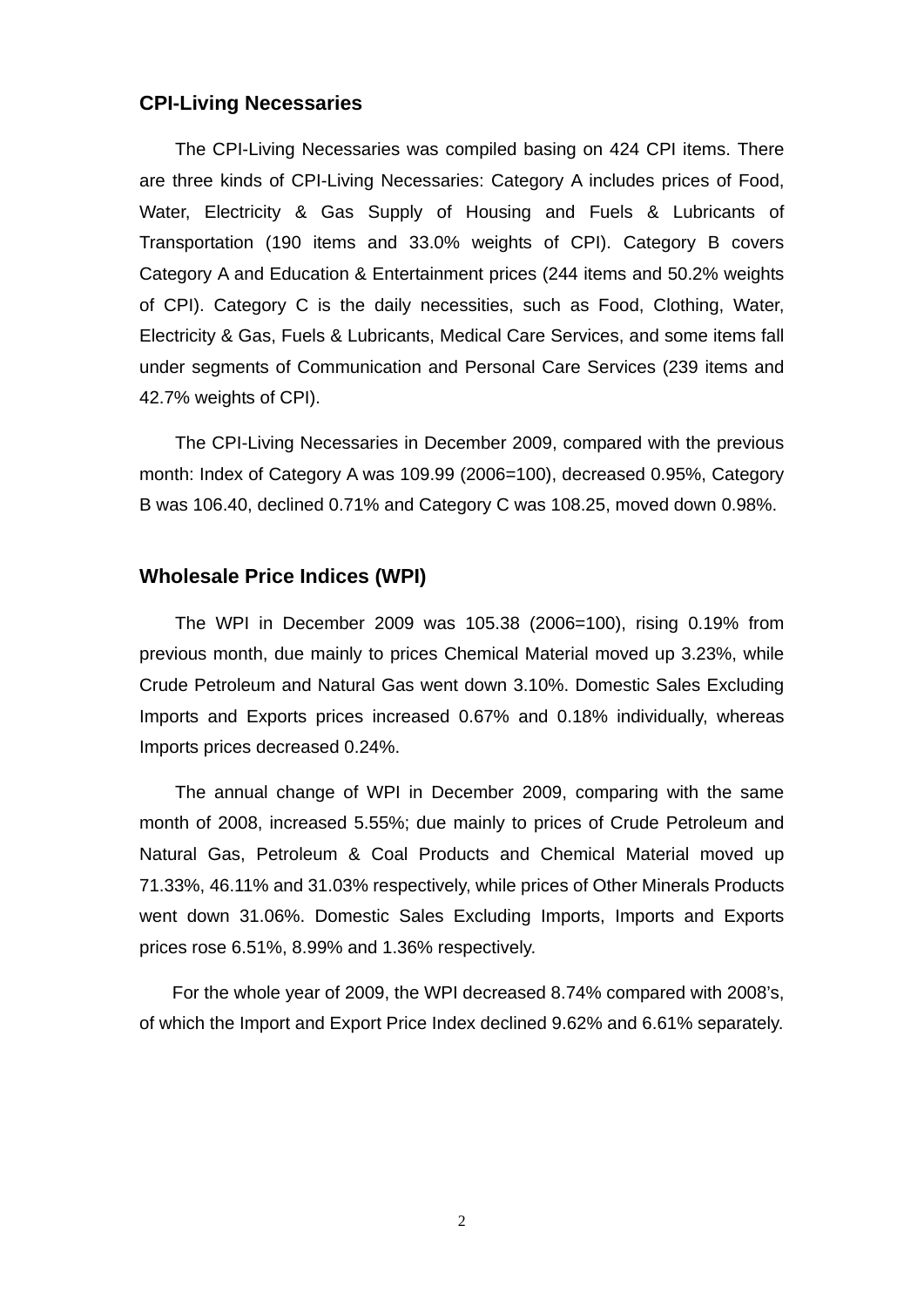

#### **Statistical Tables**

Table1 The Changes of Consumer Price Indices Table2 The Changes of Wholesale Price Indices Table3 The Changes of Import Price Indices Table4 The Changes of Export Price Indices

#### **For Further Information:**

*Statistics Database:* http://eng.stat.gov.tw/ *DGBAS* news releases on the Internet: http://eng.dgbas.gov.tw/ *Tel:* +886-2-23803449; *Fax:* +886-2-23803465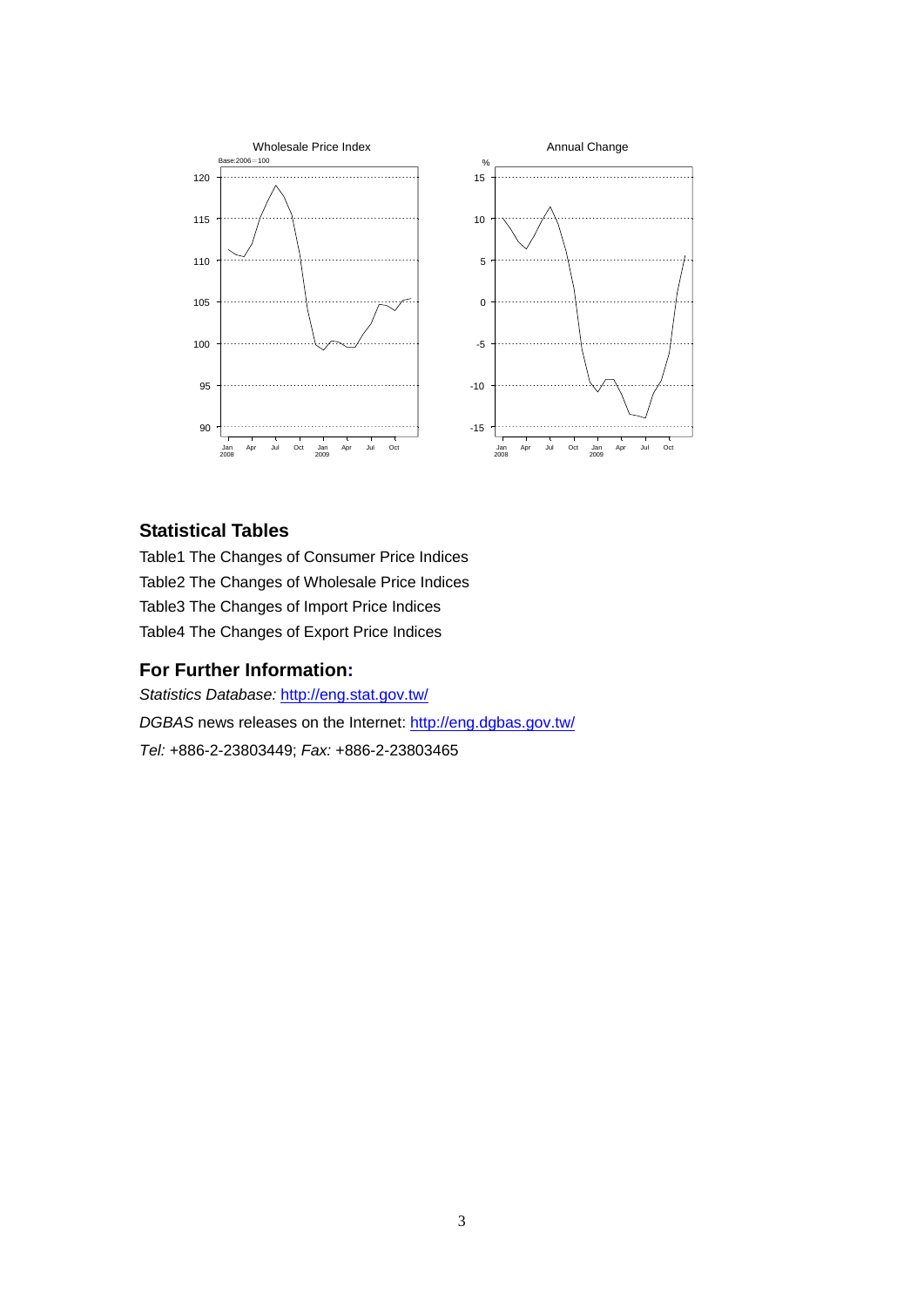#### Table 1 The Changes of Consumer Price Indices

Dec. 2009

|                                                     | Weight         | Index of        | Compared        | Compared        | The Annual       |
|-----------------------------------------------------|----------------|-----------------|-----------------|-----------------|------------------|
|                                                     | $(\%0)$        | Dec. 2009       | with            | with the        | Average Index of |
|                                                     |                | $(2006=100)$    | Previous        | Same            | 2009 Compared    |
| Groups                                              |                |                 | Month           | Month of        | with 2008's      |
|                                                     |                |                 | $(\% )$         | Previous        | $(\% )$          |
|                                                     |                |                 |                 | Year $(\%)$     |                  |
|                                                     |                |                 |                 |                 |                  |
| General Index                                       | 1,000.00       | 104.61          | $-0.45$         | $-0.21$         | $-0.87$          |
| <b>Basic Group</b>                                  |                |                 |                 |                 |                  |
| 1. Food                                             | 260.82         | 110.05          | $-1.09$         | $-3.40$         | $-0.43$          |
| Meat                                                | 23.08          | 118.05          | $-0.04$         | $-0.80$         | $-0.39$          |
| Fish & Shellfish                                    | 16.71          | 123.66          | $-0.38$         | 1.86            | 4.36             |
| Vegetables                                          | 24.81          | 89.09           | $-8.93$         | $-25.22$        | $-10.76$         |
| Fruits                                              | 27.59          | 104.07          | $-4.44$         | $-1.62$         | $-5.75$          |
| 2. Clothing                                         | 41.72          | 110.67          | $-2.61$         | 2.95            | $-0.06$          |
| Garments                                            | 26.97          | 111.04          | $-4.00$         | 3.03            | $-0.84$          |
| 3. Housing                                          | 279.47         | 101.71          | $-0.06$         | $-0.24$         | $-0.33$          |
| <b>Residential Rent</b>                             | 185.40         | 100.48          | $-0.02$         | $-0.38$         | $-0.23$          |
| Household Keeping Services                          | 14.53          | 95.85           | 0.00            | $-0.51$         | $-0.28$          |
| Water, Electricity & Gas Supply                     | 36.87          | 107.20          | 0.01            | 2.44            | $-0.62$          |
| 4. Transportation & Communication                   | 140.42         | 102.44          | $-0.20$         | 6.50            | $-4.00$          |
| Fuels & Lubricants                                  | 32.55          | 113.65          | $-0.99$         | 42.67           | $-10.40$         |
| Transportation & Communication Services             | 80.30          | 100.76          | 0.12            | $-1.60$         | $-0.96$          |
| and Vehicle Parts                                   |                |                 |                 |                 |                  |
| 5. Medicines & Medical Care                         | 47.41          | 106.96          | 0.13            | 0.29            | 0.60             |
| Medical Care Services                               | 33.02          | 103.33          | 0.13            | 1.47            | 1.07             |
| Medicines & Health Food                             | 10.62          | 120.82          | 0.11            | $-2.16$         | $-0.15$          |
| 6. Education & Entertainment                        | 171.48         | 98.85           | $-0.17$         | $-2.59$         | $-1.78$          |
| <b>Educational Expense</b>                          | 111.25         | 98.59           | $-0.10$         | $-1.82$         | $-1.01$          |
| Entertainment Expense                               | 60.22<br>58.68 | 99.30<br>108.88 | $-0.30$<br>0.61 | $-3.94$<br>4.80 | $-3.13$<br>2.85  |
| 7. Miscellaneous                                    | 14.65          | 126.43          | 0.56            | 21.24           | 10.46            |
| Tobacco & Betelnut<br><b>Personal Care Services</b> | 14.78          | 99.71           | $-0.07$         | 0.41            | $-0.47$          |
| Commodity and Service Groups                        |                |                 |                 |                 |                  |
| 1. Commodity                                        | 437.11         | 106.92          | $-1.06$         | 0.62            | $-1.62$          |
| (Excluding Food)                                    | 264.95         | 104.96          | $-0.59$         | 4.41            | $-2.06$          |
| Non-durable Consumer Goods                          | 299.12         | 110.35          | $-1.01$         | 1.71            | $-1.20$          |
| (Excluding Food)                                    | 126.96         | 111.11          | $-0.04$         | 11.24           | $-1.50$          |
| Semi-durable Consumer Goods                         | 62.85          | 106.43          | $-2.03$         | 0.78            | $-0.24$          |
| <b>Durable Consumer Goods</b>                       | 75.14          | 92.23           | $-0.36$         | $-4.46$         | $-4.73$          |
| 2. Service                                          | 562.89         | 102.58          | 0.06            | $-0.87$         | $-0.26$          |
| Food                                                | 88.66          | 110.49          | 0.22            | $-1.34$         | 0.70             |
| Housing                                             | 209.54         | 100.17          | 0.00            | $-0.44$         | $-0.32$          |
| Transportation & Communication                      | 76.99          | 100.28          | 0.11            | $-1.65$         | $-1.09$          |
| <b>Medical Care</b>                                 | 33.02          | 103.33          | 0.13            | 1.47            | 1.07             |
| Education & Entertainment                           | 129.64         | 103.25          | 0.01            | $-1.56$         | $-0.73$          |
| Miscellaneous                                       | 23.83          | 99.60           | $-0.04$         | 0.45            | $-0.32$          |
| Special Groups                                      |                |                 |                 |                 |                  |
| General Index Excluding Fruits & Vegetables         | 947.60         | 105.01          | $-0.12$         | 0.57            | $-0.45$          |
| General Index Excluding Food                        | 739.18         | 102.59          | $-0.20$         | 1.05            | $-1.04$          |
| General Index Excluding Fruits, Vegetables,         | 866.64         | 104.23          | $-0.09$         | $-0.73$         | $-0.14$          |
| Fish, Shellfish & Energy                            |                |                 |                 |                 |                  |

Note : Due to late reports and corrections by respondents all data are subject to revision 3 months after original publication.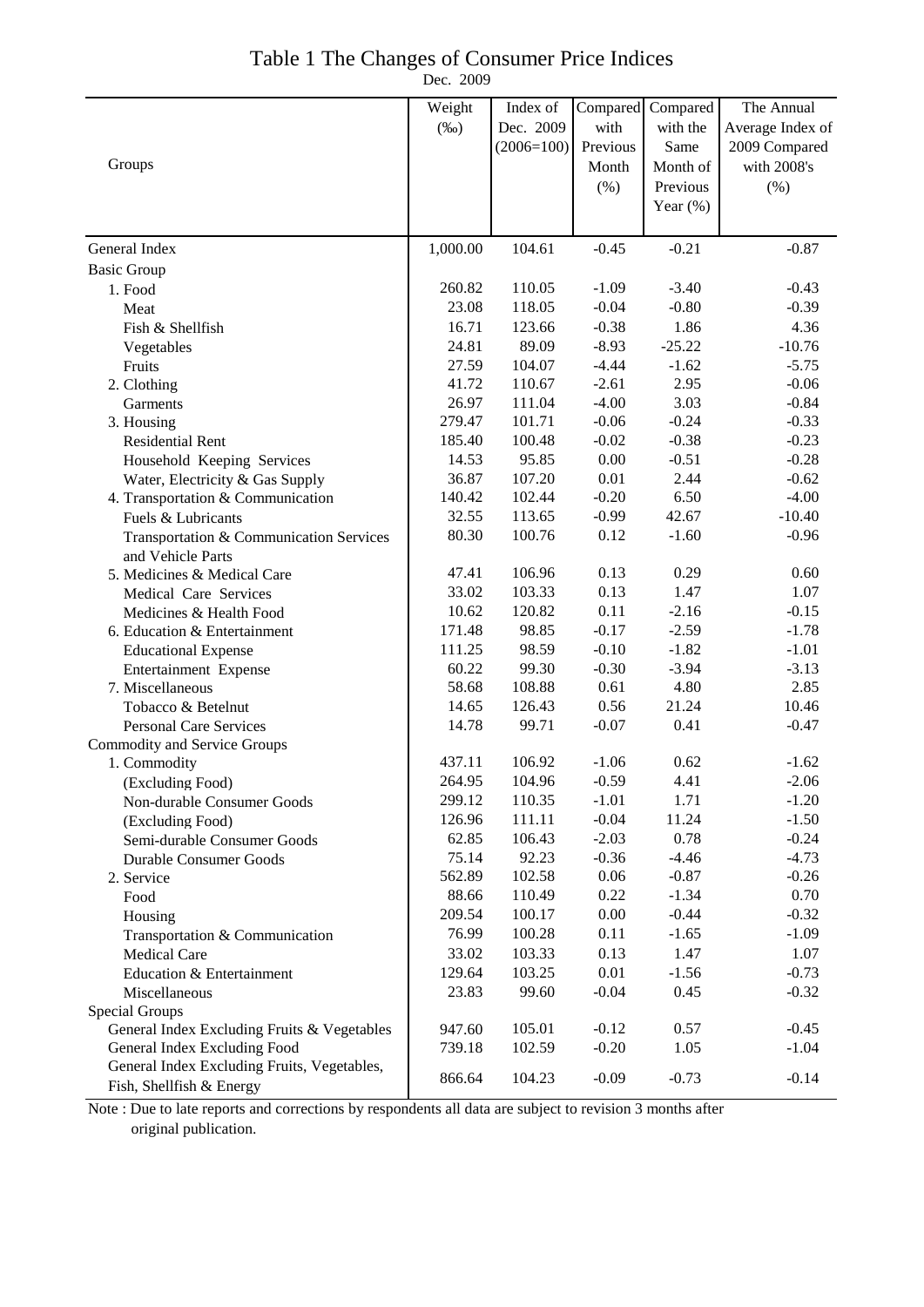## Table 2 The Changes of Wholesale Price Indices

Dec. 2009

| Groups                                           | Weight   | Index of Dec. | Compared | Compared    | The Annual       |
|--------------------------------------------------|----------|---------------|----------|-------------|------------------|
|                                                  | $(\%0)$  | 2009          | with     | with the    | Average Index of |
|                                                  |          | $(2006=100)$  | Previous | Same        | 2009 Compared    |
|                                                  |          |               | Month    | Month of    | with 2008's      |
|                                                  |          |               | (% )     | Previous    | $(\% )$          |
|                                                  |          |               |          | Year $(\%)$ |                  |
| General Index                                    | 1,000.00 | 105.38        | 0.19     | 5.55        | $-8.74$          |
| <b>Domestic Sales Excluding Imports</b>          | 307.86   | 107.76        | 0.67     | 6.51        | $-10.02$         |
| Imports                                          | 327.09   | 111.89        | $-0.24$  | 8.99        | $-9.62$          |
| Exports                                          | 365.05   | 95.95         | 0.18     | 1.36        | $-6.61$          |
| <b>Basic Group</b>                               |          |               |          |             |                  |
| 1. Agriculture, Forestry, Fishing and Animal     | 27.15    | 122.94        | 1.04     | $-0.27$     | $-6.70$          |
| <b>Husbandry Products</b>                        |          |               |          |             |                  |
| (1) Farm Products                                | 12.87    | 116.68        | 1.48     | $-2.60$     | $-13.65$         |
| (2) Poultry & Livestock Products                 | 6.60     | 126.46        | 0.14     | $-0.05$     | $-2.73$          |
| (3) Forest Products                              | 0.41     | 111.00        | 7.99     | 3.76        | $-10.79$         |
| (4) Fishery Products                             | 7.27     | 129.67        | 0.82     | 3.41        | 3.20             |
| 2. Quarrying and Minerals Products               | 57.59    | 123.74        | $-2.64$  | 29.84       | $-25.64$         |
| (1) Crude Petroleum and Natural Gas              | 45.78    | 121.44        | $-3.10$  | 71.33       | $-30.06$         |
| (2) Sand, Stone and Clay Quarrying               | 2.56     | 107.75        | $-1.29$  | $-12.74$    | $-10.14$         |
| (3) Other Minerals Products                      | 9.25     | 143.48        | $-0.99$  | $-31.06$    | $-12.13$         |
| 3. Manufacturing Products                        | 890.99   | 102.47        | 0.39     | 4.28        | $-7.77$          |
| $(1)$ Foods                                      | 18.50    | 122.73        | 1.40     | 3.93        | $-2.55$          |
| (2) Beverages                                    | 5.34     | 102.73        | $-0.06$  | $-0.11$     | 0.78             |
| (3) Tobaccos                                     | 2.49     | 117.05        | $-0.02$  | 13.38       | 8.77             |
| (4) Textile Products                             | 21.67    | 109.65        | 0.74     | 2.52        | 0.64             |
| (5) Wearing Apparel and Clothing Accessories     | 4.65     | 98.67         | $-0.32$  | $-2.07$     | 3.30             |
| (6) Leather, Fur and Related Products            | 4.97     | 106.20        | 0.32     | 0.63        | $-0.51$          |
| (7) Wood and Bamboo Products                     | 2.15     | 106.24        | 0.15     | $-4.99$     | $-2.87$          |
| (8) Pulp, Paper, Paper Products & Printed Matter | 15.11    | 110.60        | 0.52     | 2.19        | $-8.14$          |
| (9) Petroleum & Coal Products                    | 54.63    | 117.87        | 0.76     | 46.11       | $-25.10$         |
| (10)Chemical Material                            | 91.92    | 106.46        | 3.23     | 31.03       | $-18.54$         |
| (11) Chemical Products and Medical Goods         | 28.00    | 108.90        | $-0.11$  | $-3.26$     | 2.38             |
| (12) Rubber & Plastic Products                   | 22.42    | 111.41        | $-0.13$  | $-1.16$     | 1.92             |
| (13) Non-metallic Mineral Products               | 13.93    | 109.97        | $-0.38$  | $-8.87$     | $-0.73$          |
| $(14)$ Basic Metal                               | 84.77    | 106.89        | 0.92     | 7.28        | $-27.17$         |
| (15) Fabricated Metal Products                   | 42.26    | 107.97        | $-0.08$  | $-4.19$     | $-10.38$         |
| (16) Electronic Parts and Components             | 261.17   | 82.75         | $-0.36$  | $-2.06$     | $-1.49$          |
| (17) Computer, Electronic and Optical Products   | 64.22    | 84.37         | $-0.27$  | $-5.66$     | $-0.31$          |
| (18) Electrical Equipment                        | 34.70    | 106.99        | 0.15     | 6.19        | $-3.53$          |
| (19) Machinery and Equipment                     | 67.61    | 111.26        | $-0.43$  | $-3.46$     | 6.06             |
| (20) Transport Equipment and Parts               | 34.78    | 108.15        | $-0.27$  | $-1.90$     | 4.30             |
| (21) Furniture and Fixtures                      | 5.20     | 106.67        | $-0.10$  | $-6.29$     | 1.99             |
| (22) Miscellaneous Products                      | 10.51    | 106.49        | 0.37     | $-3.51$     | 3.36             |
| 4. Water Supply, Electricity & Gas               | 24.28    | 123.75        | 0.03     | 3.25        | 8.89             |
| By Stage of Processing                           |          |               |          |             |                  |
| 1.Raw Materials                                  | 138.48   | 123.97        | 0.02     | 27.01       | $-21.74$         |
| 2. Intermediate Materials                        | 356.29   | 107.64        | 0.34     | 3.87        | $-8.66$          |
| 3. Finished Goods                                | 140.17   | 108.36        | $-0.01$  | 0.91        | 2.05             |
| (1) Capital Goods                                | 53.38    | 109.25        | $-0.42$  | $-1.87$     | 6.74             |
| (2) Consumer Goods                               | 86.79    | 107.34        | 0.24     | 2.73        | $-0.69$          |
| Special Groups                                   |          |               |          |             |                  |
| <b>Domestic Sales</b>                            | 634.95   | 109.64        | 0.19     | 7.80        | $-9.82$          |
| <b>Domestic Products</b>                         | 672.91   | 102.11        | 0.41     | 3.80        | $-8.29$          |
| Non-Heavy Chemical Industrial Products           | 166.01   | 109.30        | 0.28     | $-0.55$     | $-0.17$          |
| Heavy Chemical Industrial Products               | 724.98   | 100.95        | 0.43     | 5.60        | $-9.58$          |

Note:Due to late reports and corrections by respondents all data are subject to revision 3 months after original publication.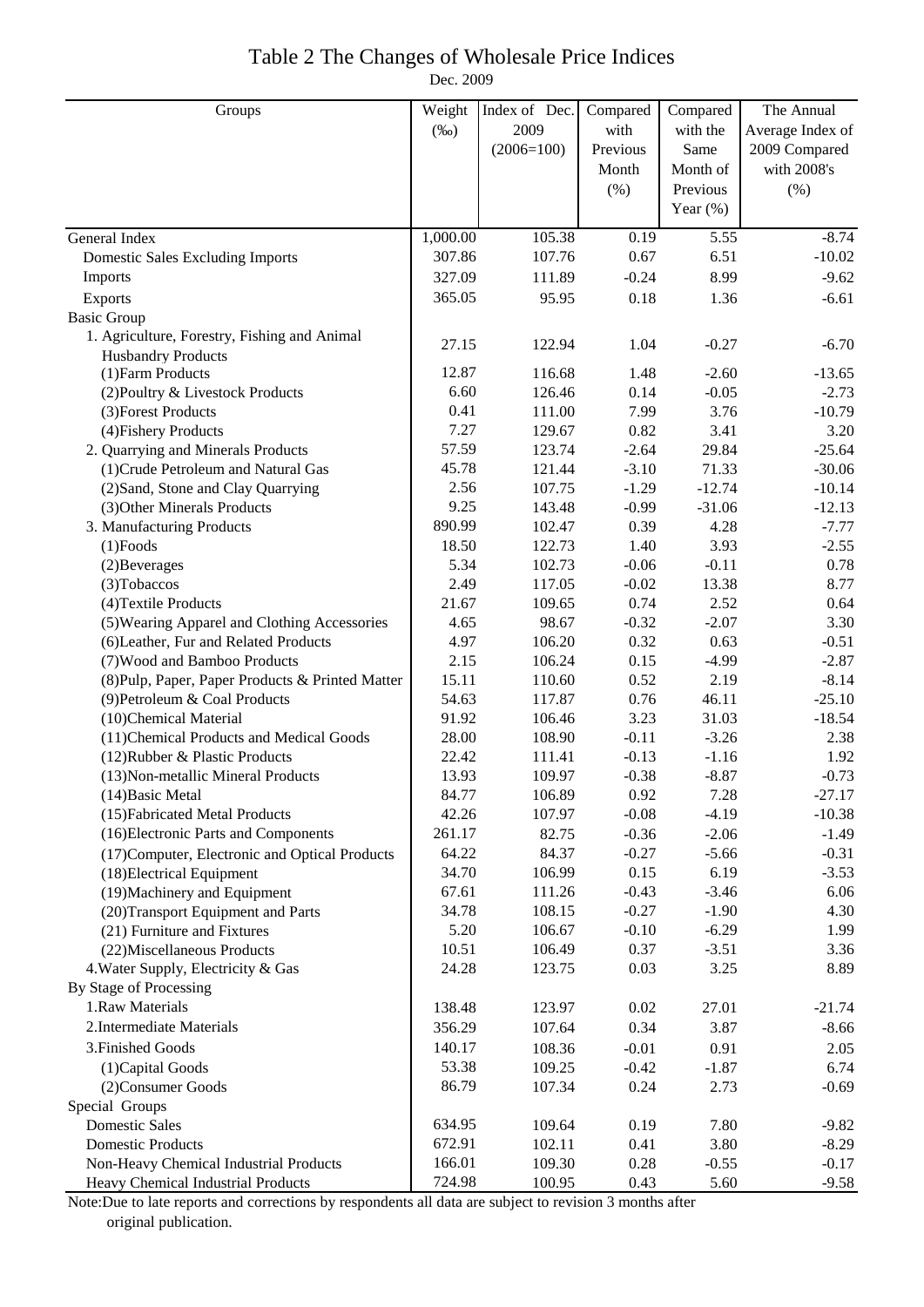# Table 3 The Changes of Import Price Indices

Dec. 2009

| Groups                                                | Weight<br>$(\%0)$ | Index of<br>Dec. 2009<br>$(2006=100)$ | Compared<br>with<br>Previous<br>Month<br>(% ) | Compared<br>with the<br>Same<br>Month of<br>Previous<br>Year $(\%)$ | The Annual<br>Average<br>Index of 2009<br>Compared<br>with 2008's<br>$(\% )$ |
|-------------------------------------------------------|-------------------|---------------------------------------|-----------------------------------------------|---------------------------------------------------------------------|------------------------------------------------------------------------------|
|                                                       |                   |                                       |                                               |                                                                     |                                                                              |
| Basic Group (on N.T.D. Basis)                         |                   |                                       |                                               |                                                                     |                                                                              |
| General Index                                         | 1,000.00          | 111.89                                | $-0.24$                                       | 8.99                                                                | $-9.62$                                                                      |
| 1. Animal, Vegetable Products & Prepared<br>Foods     | 34.64             | 133.61                                | 2.37                                          | 8.53                                                                | $-9.80$                                                                      |
| 2. Mineral Products & Nonmetallic Mineral<br>Products | 208.51            | 126.73                                | $-1.96$                                       | 34.32                                                               | $-24.54$                                                                     |
| 3. Textiles & Textile Articles                        | 13.85             | 110.16                                | 0.38                                          | 1.29                                                                | 2.48                                                                         |
| 4. Wood, Paper, Pulp & Articles Thereof               | 17.93             | 109.12                                | 0.99                                          | $-1.11$                                                             | $-8.34$                                                                      |
| 5.Chemicals, Plastics, Rubber & Articles<br>Thereof   | 147.68            | 110.83                                | 1.23                                          | 9.60                                                                | $-7.80$                                                                      |
| 6. Primary Metals & Articles Thereof                  | 118.38            | 106.98                                | 1.34                                          | 12.03                                                               | $-26.38$                                                                     |
| 7. Machinery, Optical & Precision Instruments         | 166.28            | 113.64                                | $-0.44$                                       | $-2.10$                                                             | 8.73                                                                         |
| 8. Electronic Machinery                               | 258.41            | 88.38                                 | $-0.67$                                       | $-2.06$                                                             | 3.18                                                                         |
| 9. Transportation Equipment & Parts                   | 21.11             | 121.74                                | 0.05                                          | 0.93                                                                | 10.81                                                                        |
| 10. Miscellaneous Products                            | 13.21             | 115.28                                | 0.30                                          | 2.73                                                                | 1.48                                                                         |
| Basic Group (on U.S.D. Basis)                         |                   |                                       |                                               |                                                                     |                                                                              |
| General Index                                         | 1,000.00          | 112.78                                | $-0.12$                                       | 11.95                                                               | $-13.91$                                                                     |
| 1. Animal, Vegetable Products & Prepared<br>Foods     | 34.64             | 134.70                                | 2.49                                          | 11.49                                                               | $-14.05$                                                                     |
| 2. Mineral Products & Nonmetallic Mineral<br>Products | 208.51            | 127.70                                | $-1.84$                                       | 37.99                                                               | $-28.26$                                                                     |
| 3. Textiles & Textile Articles                        | 13.85             | 111.03                                | 0.51                                          | 4.05                                                                | $-2.23$                                                                      |
| 4. Wood, Paper, Pulp & Articles Thereof               | 17.93             | 110.00                                | 1.11                                          | 1.58                                                                | $-12.57$                                                                     |
| 5.Chemicals, Plastics, Rubber & Articles<br>Thereof   | 147.68            | 111.73                                | 1.35                                          | 12.57                                                               | $-12.13$                                                                     |
| 6. Primary Metals & Articles Thereof                  | 118.38            | 107.92                                | 1.46                                          | 15.09                                                               | $-29.99$                                                                     |
| 7. Machinery, Optical & Precision Instruments         | 166.28            | 114.52                                | $-0.32$                                       | 0.55                                                                | 3.81                                                                         |
| 8. Electronic Machinery                               | 258.41            | 89.08                                 | $-0.56$                                       | 0.61                                                                | $-1.55$                                                                      |
| 9. Transportation Equipment & Parts                   | 21.11             | 122.69                                | 0.17                                          | 3.68                                                                | 5.83                                                                         |
| 10. Miscellaneous Products                            | 13.21             | 116.18                                | 0.42                                          | 5.52                                                                | $-3.21$                                                                      |

Note: Due to late reports and corrections by respondents all data are subject to revision 3 months after original publication.